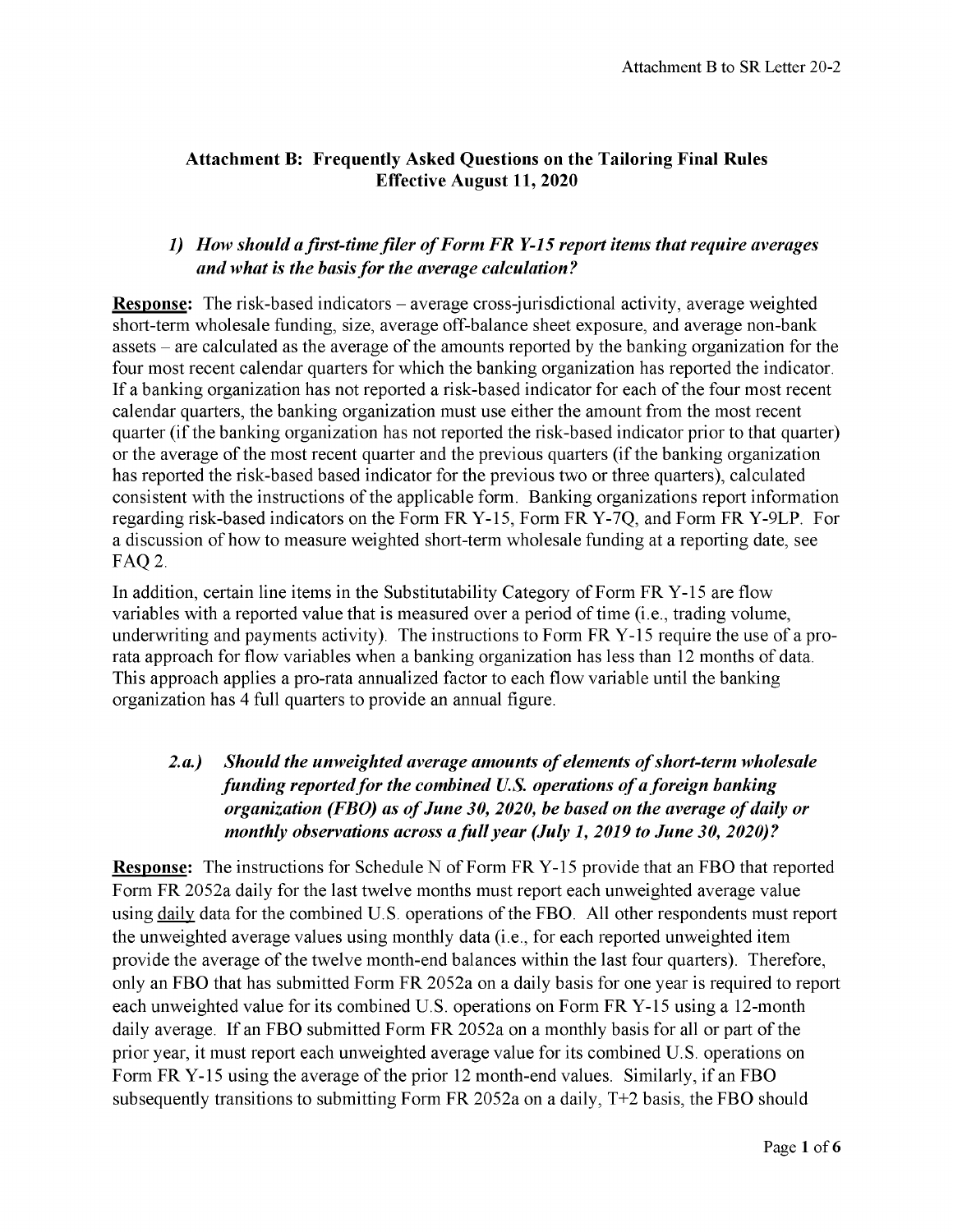continue reporting the average values for Schedule N of Form FR Y-15 using the average of the prior 12 month-end values until the FBO has accumulated the daily Form FR 2052a observations for twelve months.

## *2.b.) Similarly, should an FBO determine its applicable category of standards based on the reported wSTWF value as of June 30, 2020, or based on its history of previously submitted Form 2052a data?*

**Response:** A banking organization must determine its applicable category of standards based on risk-based indicators as reported on Form FR Y-15, Form FR Y-9LP, or Form FR Y-7Q. If a banking organization has not reported a risk-based indicator for each of the four most recent calendar quarters, the banking organization must use either the amount from the most recent quarter (if the banking organization has not reported the risk-based indicator prior to that quarter) or the average of the previous quarters (if the banking organization has reported the risk-based indicator for the previous two or three quarters), calculated consistent with the instructions of the applicable form. With respect to their combined U.S. operations, FBOs will begin reporting riskbased indicators on Form FR Y-15 beginning with the form submitted with an as-of date of June  $30, 2020$   $\frac{1}{1}$  $\frac{1}{1}$  $\frac{1}{1}$  Accordingly, an FBO must determine the average wSTWF of its combined U.S. operations based solely on information reported on Form FR Y-15 as of June 30, 2020, regardless of its history of filing Form FR 2052a. A U.S. intermediate holding company subsidiary of an FBO (IHC) must determine its category of standards based on its risk-based indicators as reported on Form FR Y-15 for the four most recent calendar quarters. If the IHC or the FBO on behalf of its IHC has not reported risk-based indicators for the IHC for each of the four most recent calendar quarters, the IHC must use the average of the most recent quarter or quarters, as applicable.

## *3) For purposes of the cross-jurisdictional indicator as applied to FBOs, does the term "intercompany" have the same meaning as the term "inter-affiliate"? Do the terms intercompany and inter-affiliate include the foreign banking organization's banking and non-banking subsidiaries?*

**Response:** The term "intercompany" has the same meaning as the term "inter-affiliate". An FBO may exclude from the cross-jurisdictional activity indicator all inter-affiliate (intercompany) liabilities and inter-affiliate (intercompany) claims to the extent that these claims are secured by financial collateral. Additionally, for the combined U.S. operations of an FBO, the measure of cross-jurisdictional activity would exclude all claims between the FBO's U.S. domiciled affiliates, branches, and agencies to the extent such items are not already eliminated in consolidation. For the IHC, the measure of cross-jurisdictional activity would eliminate through consolidation all inter-affiliate (intercompany) claims and liabilities among subsidiaries ofthe IHC. The measure of cross-jurisdictional activity for the IHC would include transactions with

<span id="page-1-0"></span> $<sup>1</sup>$  IHCs have previously been required to submit Form FR Y-15 and beginning June 30, 2020, will begin reporting</sup> adjusted cross-jurisdictional claims on the Form.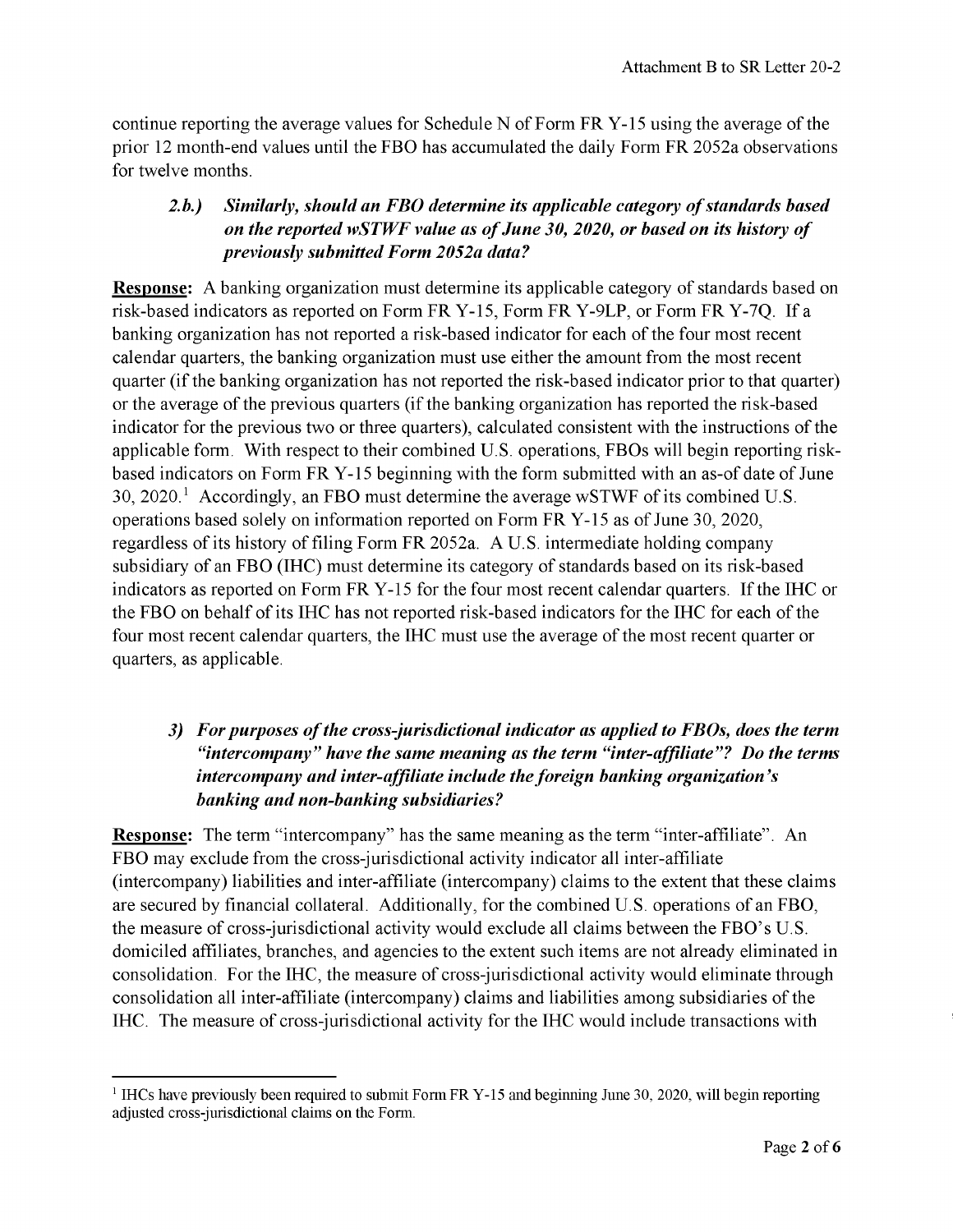U.S. affiliates, including subsidiaries of the foreign parent and U.S. branches and agencies, which are not consolidated subsidiaries of the IHC.

# *4) Should an FBO with no IHC file information for its non-branch assets using the column under Form FR Y-15 that is designated for U.S. intermediate holding company information?*

**Response:** No, an FBO should only report IHC information on Form FR Y-15 if the foreign banking organization has a subsidiary IHC. An FBO with \$100 billion or more in combined U.S. assets must report information regarding its non-branch assets using the column under Form FR Y-15 that is designated for information regarding the FBO's combined U.S. operations.

### *5) How should an FBO determine the scope of its combined U.S. operations?*

**Response:** An FBO's combined U.S. operations include its U.S. branches and agencies and the U.S. subsidiaries of the foreign banking organization (excluding any section  $2(h)(2)$  company), and subsidiaries of such U.S. subsidiaries. An FBO's U.S. subsidiaries include any company that is owned or controlled directly or indirectly by the FBO and that is incorporated in or organized under the laws of the United States, a state, or any territory or possession of the United States. See 12 CFR 252.2 and the definitions of "subsidiary" and "U.S. subsidiary" for additional details. In addition, a subsidiary of an IHC generally would be included in an FBO's combined U.S. operations even if the subsidiary was not itself incorporated in or organized under the laws of the United States, any state, or any territory or possession of the United States.

An FBO should calculate and report information on Form FR Y-15 as ifthe FBO were a consolidated entity according to the netting rules applicable to IHCs, BHCs, and SLHCs for that line item.<sup>2</sup> Note that an FBO may report information on Form 2052a that extends beyond its combined U.S. operations. If an FBO reports information on Form FR 2052a for a material entity outside the United States that is managed from the United States, the reporting FBO should only include on Form FR Y-15 Schedule N the material entity managed from the United States to the extent that it falls within the scope of the FBO's combined U.S. operations.

## *6) How should an FBO calculate adjusted cross-jurisdictional claims for securities financing and repurchase transactions under the final rule?*

**Response:** The instructions to Schedule L of Form FR Y-15 indicate that exposure amounts for claims with a foreign office reported should be calculated in accordance with the methodology for collateralized transactions in 12 CFR 217.37 of the capital rule and the definition of financial collateral in 12 CFR 217.2 of the capital rule.

<span id="page-2-0"></span> $2$  For purposes of average cross-jurisdictional activity, the FBO must apply additional adjustments. See Schedule L.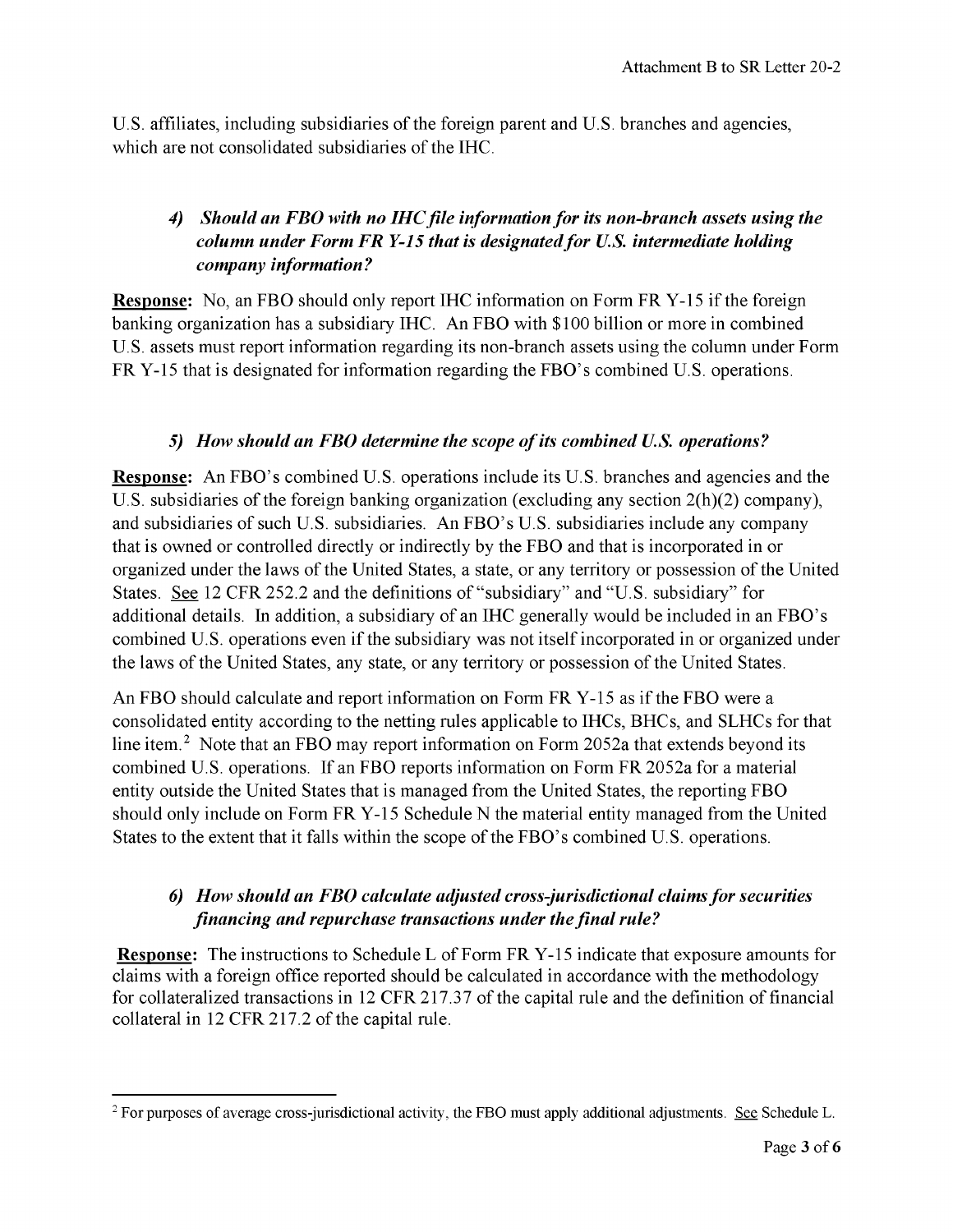Specifically, with respect to a resale agreement or securities financing transaction included as a claim under Form FFIEC 009 and that meets the definition of a "repo-style transaction" under the capital rule, an FBO would calculate the adjusted value of the claim by determining the difference between the exposure and the collateral  $(E - C)$ , and adding this amount to the product of the absolute value of the net position of the instrument and market price volatility haircut (Es  $\times$  Hs), and the product of the absolute value of the net position of the instrument times the currency mismatch haircut ( $Efx \times Hfx$ ).

Permitting the reduction of certain claims on non-U.S. affiliates if the collateral meets the definition of financial collateral helps to ensure that the collateral is liquid, while the use of supervisory haircuts limits risk associated with price volatility and settlement currency mismatch. In addition, relying on the capital rule's definition of financial collateral provides clarity regarding the types of collateral eligible to reduce the amount of cross-jurisdictional claims under this approach. In some cases, the value reported for an adjusted cross-jurisdictional claim may exceed the value reported on an FBO's balance sheet.

# *7) What are the liquidity risk management requirements under Board Regulation YY for firms with greater than \$250 billion in global assets and less than \$100B in CUSO assets?*

**Response:** An FBO with average total consolidated assets of \$250 billion or more and average combined U.S. assets of less than \$100 billion must report to the Board on an annual basis the results of an internal liquidity stress test for either the consolidated operations of the FBO or its combined U.S. operations that are consistent with Basel Committee principles for liquidity risk management and must incorporate 30-day, 90-day and one-year stress-test horizons. See 12 CFR 252.145(a). An FBO that does not comply with this annual requirement is subject to limits on the aggregate amount owed by the FBO's non-U.S. offices and its non-U.S. affiliates to the combined U.S. operations of the FBO. See 12 CFR 252.145(b).

*8) Under the interagency tailoring rules, a banking organization that changes from one category of applicable standards to another category generally is provided a transition period before it must comply with the requirements of the new category of standards. For purposes of transitions between categories, when is a banking organization deemed to qualify for a new category of standards?*

**Response:** A banking organization's category is determined based on risk-based indicators as reported on its Call Report, FR Y-9LP or FR Y-15, or on averages of such reported items. A banking organization meets the definition of the new category of applicable standards in the quarter in which the banking organization files the reporting form (e.g., Call Report, FR Y-9LP, or  $FR$  Y-15) demonstrating that the banking organization meets the definition of the new category. For example, a banking organization that is subject to Category IV standards in the first quarter and that subsequently files in the second quarter (as of March 31 report date) meeting the criteria of \$75 billion or more in average weighted short-term wholesale funding (based on its amount of weighted short-term wholesale funding reported on the FR  $Y-15$ ) would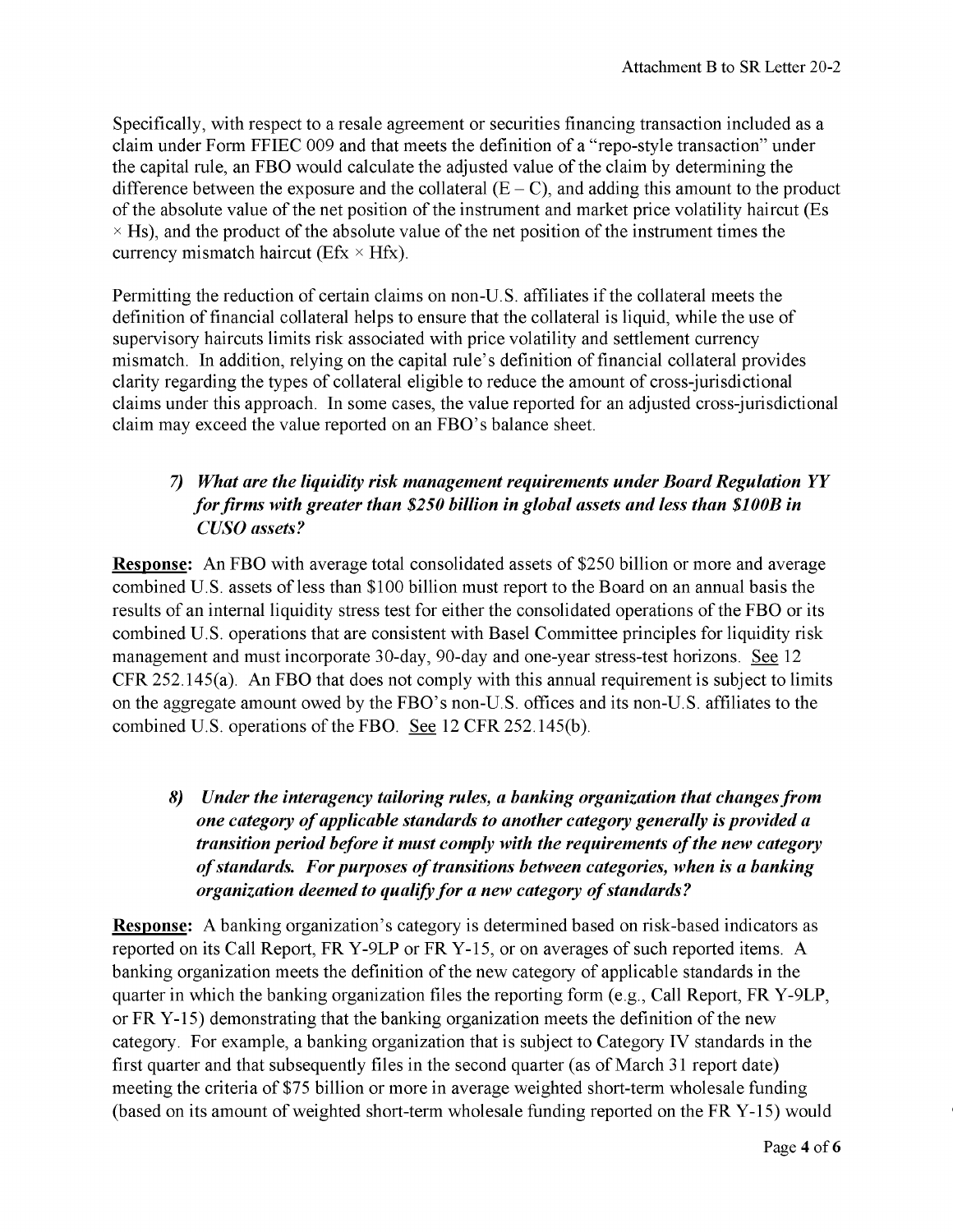be deemed to meet the definition of a Category III banking organization in the second quarter.<sup>[3](#page-4-0)</sup> In addition, any transition period provided under certain requirements continues to apply.

*9) Section \_\_.30(d) of the LCR rule requires a banking organization whose outflow adjustment percentage increases to begin using the higher outflow adjustment percentage by the first day of the third calendar quarter after the increase; a banking organization whose outflow adjustment percentage decreases must continue using its previous higher outflow adjustment percentage until the first day of the first calendar quarter following the decrease. For purposes of these transition periods, when is a banking organization deemed to qualify for a new outflow adjustment percentage?*

**Response:** Section .30(c) of the LCR rule assigns outflow adjustment percentages to banking organizations based on their category and amount of average weighted short-term wholesale funding. Section .3 of the LCR rule generally defines "average weighted short-term wholesale funding" as the average of the weighted short-term wholesale funding for each of the four most recent calendar quarters as reported on the FR Y-15.

As described in response to question 8 above, a banking organization is deemed to change categories during the quarter in which the banking organization files the reporting form demonstrating it meets the definition of a new category. Similarly, a banking organization's average weighted short-term wholesale funding is deemed to change during the quarter in which the banking organization files the FR Y-15 demonstrating its level of average weighted shortterm wholesale funding triggers an increased or decreased outflow adjustment percentage under section  $.30(c)$  of the LCR rule.

Accordingly, the date on which the banking organization is deemed to be subject to a new outflow adjustment percentage is the date on which the relevant information (used to determine category eligibility or level of average weighted short-term wholesale funding) is reported on the FR Y-15. For example, if a banking organization subject to Category III standards and an 85 percent outflow adjustment percentage subsequently files an FR Y-15 during the first quarter of a calendar year (representing a December 31 as-of report date) that reports an amount of weighted short-term wholesale funding such that the banking organization's average weighted short-term wholesale funding is \$75 billion or more, the banking organization would be deemed to be subject to the higher outflow adjustment percentage (100 percent) as of the first quarter and be required to comply with a 100 percent outflow adjustment percentage no later than the first day of fourth quarter of that calendar year. If a Category III banking organization subject to an 85 percent outflow adjustment percentage submits an FR Y-15 during the first quarter (representing a December 31 as-of date) that demonstrates the organization meets the definition of a Category

<span id="page-4-0"></span><sup>&</sup>lt;sup>3</sup> Indicators, including average weighted short-term wholesale funding, are the average of the indicator for each of the four most recent calendar quarters, or, if a banking organization has not reported an indicator for each of the four most recent calendar quarters, the indicator for the most recent calendar quarter or average of the most recent calendar quarters, as applicable.